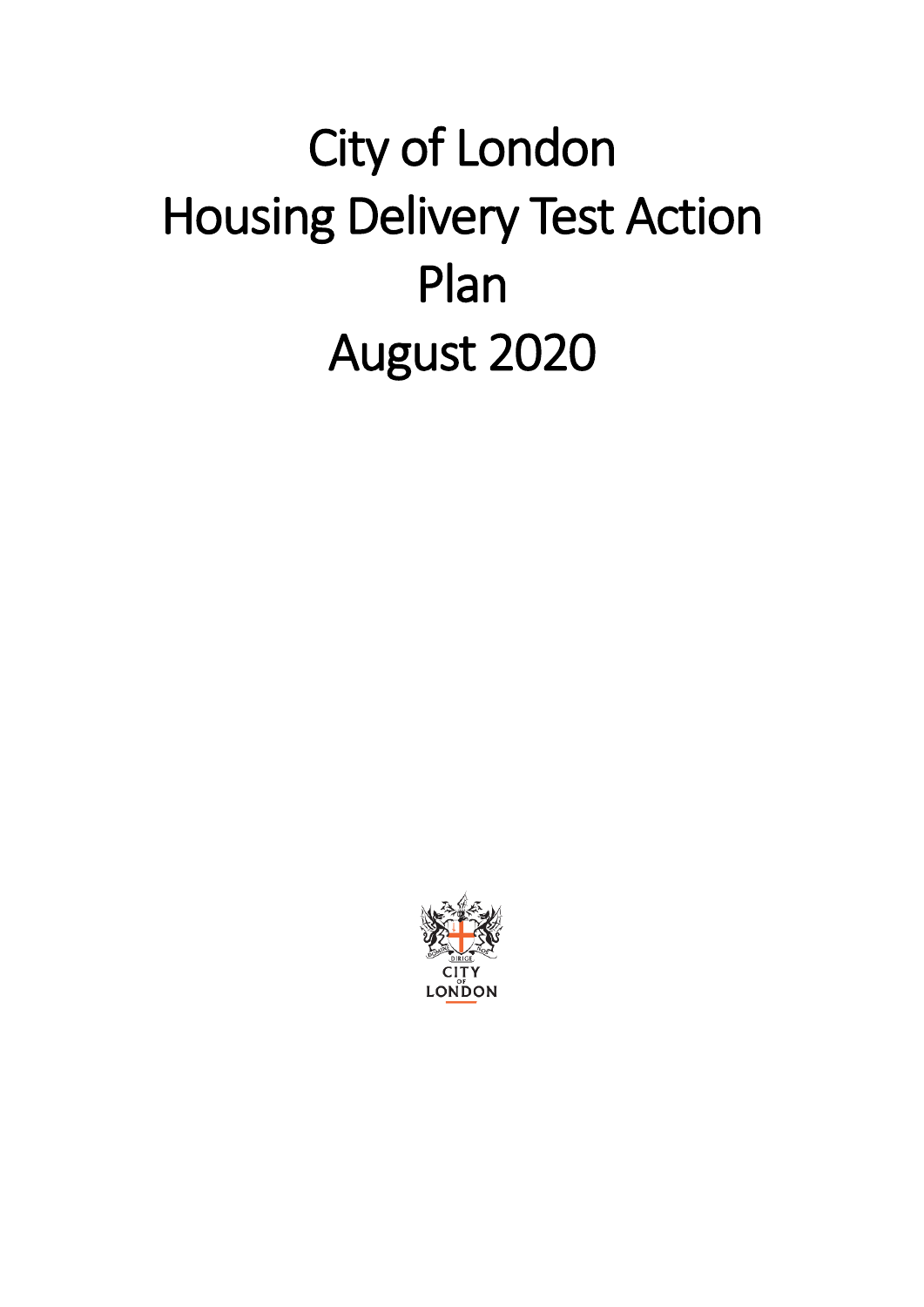### Introduction

- 1. The National Planning Policy Framework (NPPF) requires local planning authorities to maintain a 5-year supply of deliverable housing sites to demonstrate that sufficient housing will come forward through allocated and windfall sites to meet projected need. Within the City of London, assessments of housing supply have been made against housing targets set out in the City of London Local Plan and the Mayor's London Plan. The City Corporation monitors housing delivery on an annual basis through the Local Plan Monitoring Report - Housing.
- 2. The Government has introduced a Housing Delivery Test as part of its efforts to boost housing delivery. The Test compares the Government's assessment of the local housing requirement with Government data on local housing delivery. It considers performance in housing delivery over the previous 3-year period and applies a percentage score of housing delivery against the housing requirement. A detailed methodology for calculating the Housing Delivery Test is set out in the Housing Delivery Test Rule Book. Further detail and guidance for local planning authorities is set out in the National Planning Policy Framework (NPPF) and National Planning Practice Guidance.
- 3. Where housing delivery falls below the housing requirement, then the following actions are required to be taken by the local planning authority:
	- the publication of an action plan if housing delivery falls below 95%. This should be published on the local planning authority's website within 6 months of the publication of the Housing Delivery Test;
	- a 20% buffer on a local planning authority's 5-year land requirement if housing delivery falls below 85%. This will be applied with immediate effect from the date of publication of the Test; and
	- a presumption in favour of sustainable development if housing delivery falls below 75%, once transitional arrangements have ended.
- 4. Transitional provisions have been applied for 3 years, setting a phased increase in the threshold for the application of the presumption in favour of sustainable development:
	- November 2018 test (actual publication February 2019), delivery below 25% of housing required over the previous 3 years;
	- November 2019 test (actual publication February 2020), delivery below 45% of housing required over the previous 3 years;
	- November 2020 test, and in subsequent years, delivery below 75% of housing required over the previous 3 years.
- 5. These consequences will apply until the Government publishes the next Housing Delivery Test (normally annually in November) or until a new housing requirement is adopted (for example through the adoption of a new Local Plan or a new London Plan). Delivery against the new target will then be considered and the relevant actions applied for any under-delivery.
- 6. Where delivery is above 95% of the target, no action is required.

# The City of London

7. The City of London is little more than one square mile in area. It is the core of London's officebased employment. Its primary function, as an international financial and professional services centre rather than a residential location, is recognised in the Mayor's London Plan and the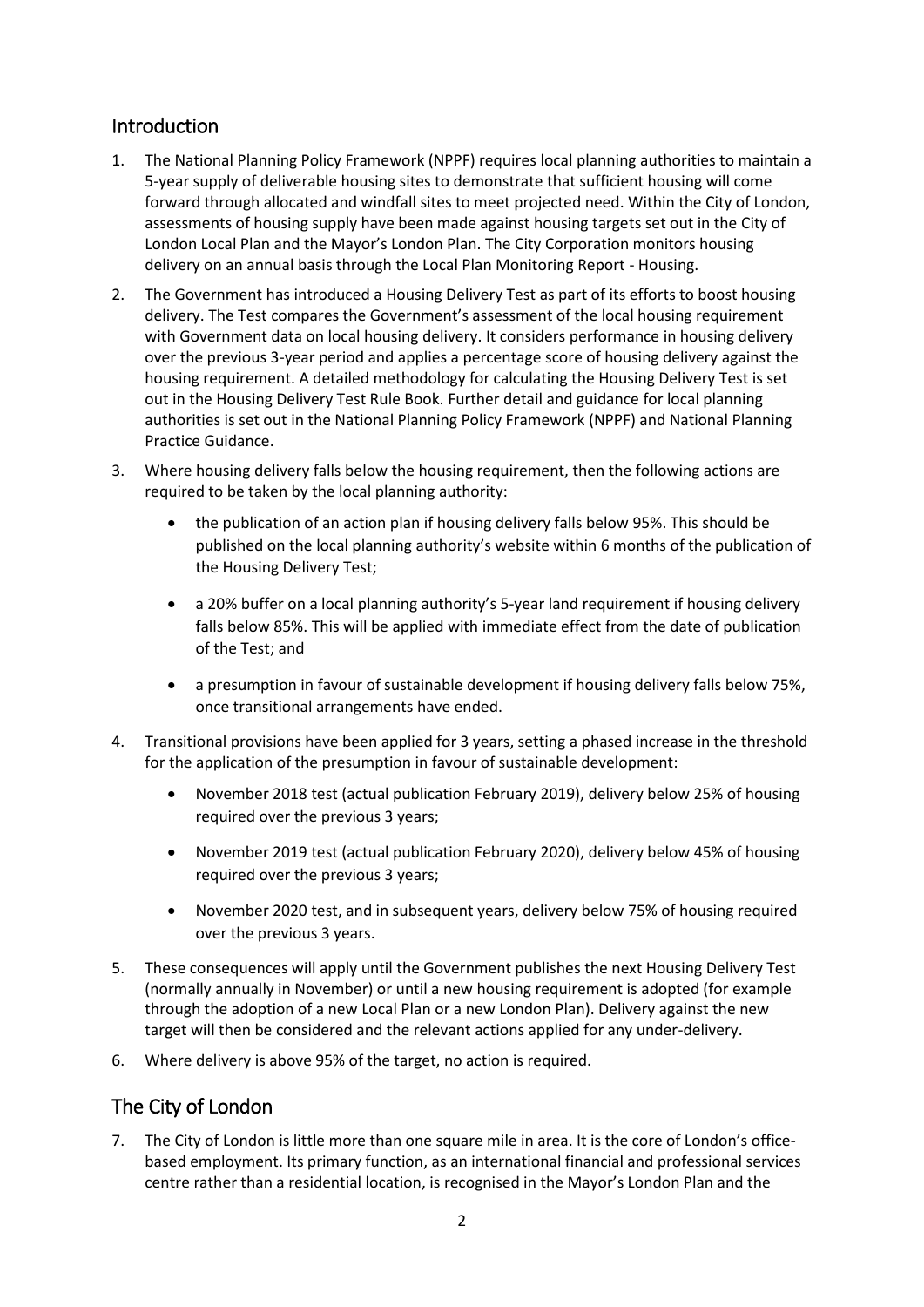Mayor's Intend to Publish revisions to the London Plan. The City lies within London's Central Activities Zone (CAZ). The Intend to Publish London, Plan Policies SD4 and SD5, indicate that the agglomeration of offices and other CAZ functions should not be compromised by new residential development and, in particular, that residential development is considered inappropriate in the commercial core area of the City of London, reflecting its prominent role in providing capacity for world city business functions. Outside of the core commercial area of the City, office and other core CAZ functions should be given greater weight than residential development.

- 8. The priority given to office and commercial development in the City of London has been a key part of successive City of London plans, including the Unitary Development Plan in 2002, the Core Strategy in 2011 and the current adopted Local Plan in 2015. The policy emphasis on office development to support the City's international business role has been endorsed by Inspectors appointed to consider each of these plans. The draft City Plan 2036 (which has been agreed by the City Corporation's Court of Common Council for Regulation 19 pre-submission public consultation) continues this policy emphasis on office and commercial development.
- 9. The approach is also supported nationally. The Government has recognised the City as an office centre of national and international significance, granting the City an exemption from national permitted development rights for the change of use of offices to housing from 2013 until 2019. From May 2019, this exemption has been replaced by an Article 4 Direction permanently removing the national permitted development right.
- 10. The City of London's role is reflected in the land use change statistics for office, hotel and housing development activity and the associated employment and population statistics. Table 1 summarises the key statistics as at 2018/2019.

| Land use      | <b>Stock</b>                 | <b>People</b> | <b>Number</b> |
|---------------|------------------------------|---------------|---------------|
| Offices       | 9.165 million squares metres | Employment    | 522,000       |
| <b>Hotels</b> | 6,150 bedrooms               |               |               |
| Housing       | 7,500 dwellings              | Residents     | 7,460         |

Table 1: Key Land Use and People Statistics for the City of London 2017/18

Sources: Employment, BRES Office for National Statistics, Residents GLA 2016 SHLAA based population projections

11. The number of City workers is projected to increase to 600,000 by 2036, with the permanent residential population growing to 9,500 over the same period. Office floorspace stock is projected to increase to 10.5 million square metres, whilst the housing stock will grow to just over 8,500 dwellings.

#### City of London Housing Market

12. Housing in the City of London is located primarily in and around the 10 residential areas identified in the City of London Local Plan (figure 1). Most residential units in the City are flats with one or two bedrooms, which is consistent with the findings of housing need in the City of London Strategic Housing Market Assessment (SHMA) 2016. The SHMA assessed the annual average level of housing need in the City over the period 2014-2036 at 126 dwellings per year, which is below the required target in the 2016 London Plan (141 dwellings) and the target in the Intend to Publish revised London Plan (146 dwellings).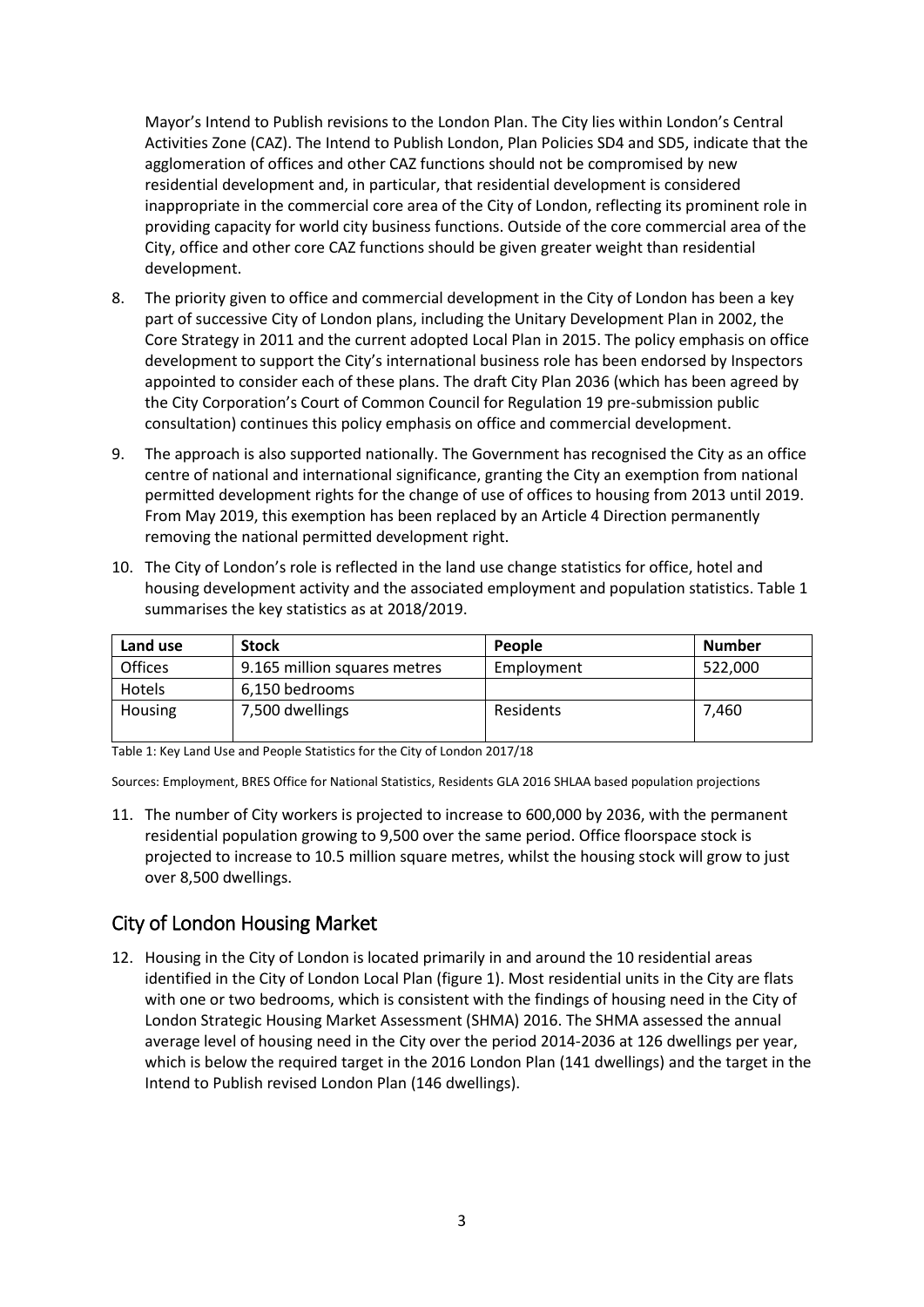

Figure 1: City of London Residential Areas

- 13. The City of London lies within the central London housing market, which has witnessed significant growth in value and demand since 2010. In January 2014, Valuation Office Agency figures showed a typical residential land value in the City of London of just over £100 million per hectare, the highest value of all local authorities in England.
- 14. Figure 2 shows the increase in average house prices in the City of London, a growth of 67% over the 10 years from 2010 to 2020.



Figure 2 Average house prices in the City of London Jan 2010 – Jan 2020

Source: UK house price index, Land Registry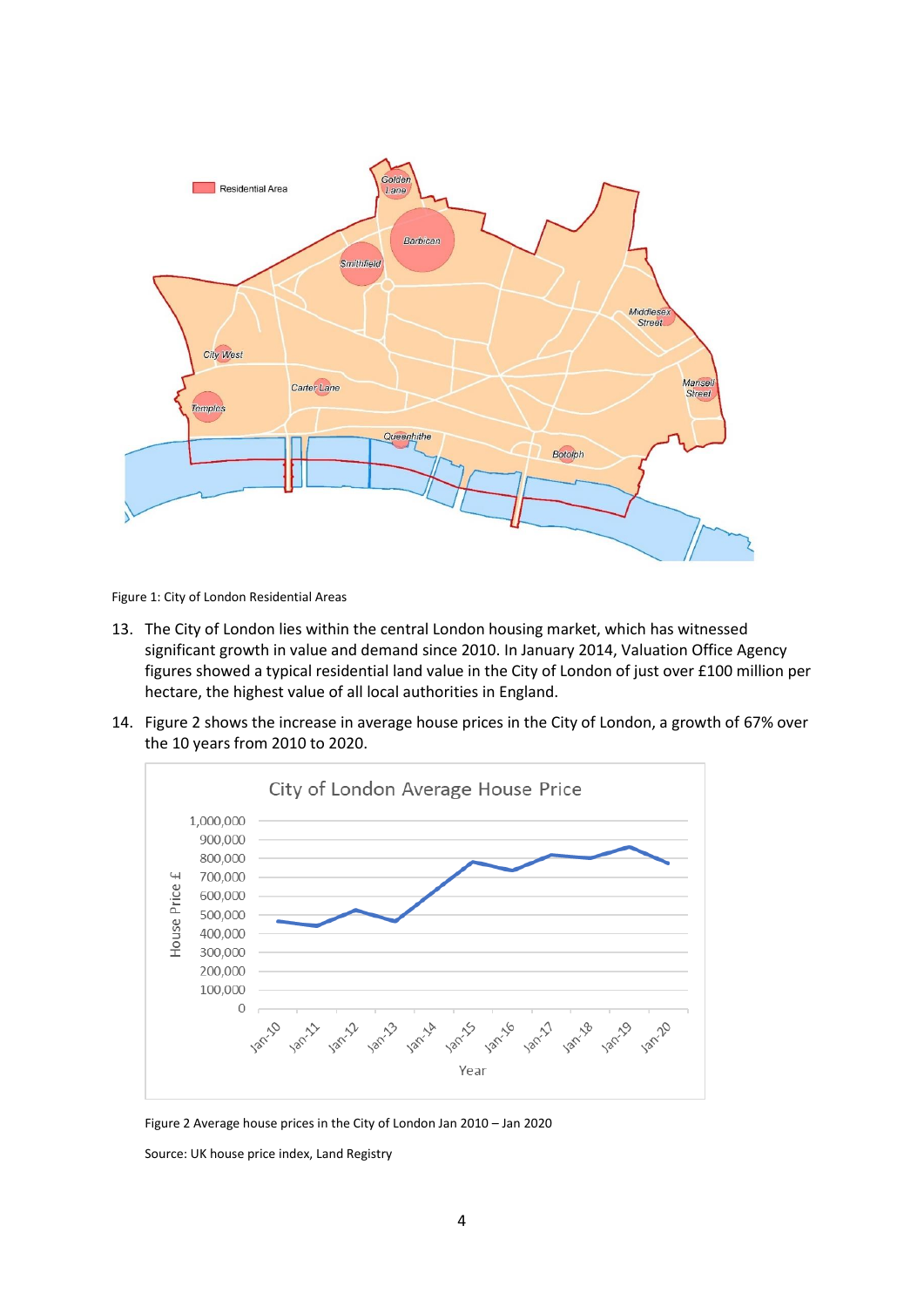- 15. Although average house prices have risen significantly in the City since 2010, the housing market is small in comparison with the wider central London market. The international nature of the City's economy means that the housing market is susceptible to wider international economic influences, including the economic impact of Brexit and the longer term impact of changes in domestic property taxation (particularly increases in stamp duty).
- 16. Market sentiment is particularly important in the City of London as future housing delivery relies entirely on new windfall sites being brought forward by developers. Any slow down or contraction in demand for new housing in central London therefore has a significant impact on the demand for, and delivery of, new housing in the City of London.

# City of London Local Plan Housing Requirements

- 17. The Development Plan for the City of London comprises the Mayor's London Plan and the City of London Local Plan. The adopted London Plan sets minimum annual housing supply targets for each local planning authority in London, including the City of London. Borough Local Plans are then required to plan for the delivery of these minimum targets, aiming to exceed the targets.
- 18. The City of London Local Plan was adopted on 15 January 2015. Core Strategic Policy CS21: Housing aims to exceed the London Plan's minimum annual housing requirement of 110 additional dwellings over the life of the Local Plan, up to 2026.
- 19. The London Plan 2016 subsequently increased the overall housing requirement for the City of London to a minimum of 141 dwellings per year. A further change in the housing target for the City is proposed in the Intend to Publish Draft London Plan, increasing the requirement to an average of 146 dwellings per year.
- 20. The City Corporation is preparing a revision to the Local Plan to cover the period up to 2036. This new plan, City Plan 2036, was agreed by the City Corporation's Court of Common Council in May 2020, for Regulation 19 pre-submission consultation. The City Plan 2036 increases the housing requirement in the City of London to 1,460 net additional dwellings between 2019/20 and 2028/29, with an annual rate of 146 dwellings thereafter. This level of provision is in line with the requirements of the Intend to Publish version of the London Plan.
- 21. For the purposes of this Housing Delivery Test Action Plan, the City Corporation will monitor housing delivery against the adopted London Plan 2016 and the proposed increased requirement from 2019/20 in the Intend to Publish London Plan, rather than the adopted Local Plan requirement. The London Plan is part of the development plan for the City of London and this approach is consistent with the City Corporation's annual housing monitoring report.

# Housing Delivery and Housing Trajectory in the City of London

22. The City of London relies entirely on windfall development to meet its housing requirements. This is a pragmatic approach which reflects the primacy accorded to commercial office development in the City by Government and in the London Plan. The reliance on windfalls was tested during the public examination of the City of London Local Plan 2015, with the Inspector concluding:

*"I consider that this reliance is entirely appropriate for the City, given its densely developed nature and the pre-eminence of its finance, business and maritime role."*

23. In 2016, as part of the evidence gathering process for the Intend to Publish London Plan, the Mayor carried out a Strategic Housing Land Availability Assessment jointly with the London Boroughs and the City Corporation. This included a London-wide Call for Sites, to identify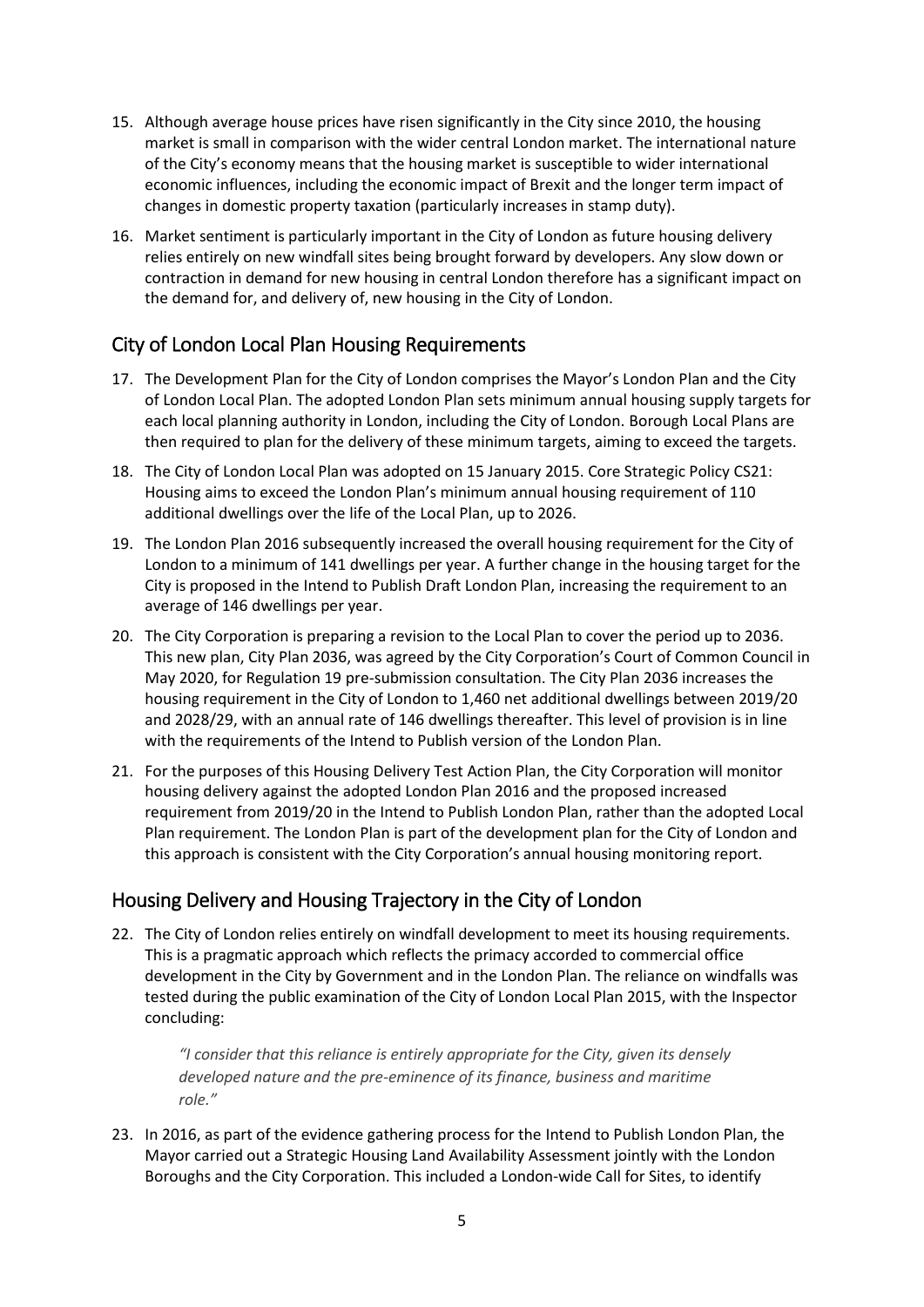suitable housing sites to inform future London Plan housing targets. Approximately 1,300 potential housing sites across London were put forward through this process but no sites were put forward by housing developers within the City of London.

- 24. The City Corporation did not repeat the Call for Sites to inform the development of City Plan 2036, but it is significant that the City Corporation received no comments or site suggestions from the Home Builders Federation, house building companies, or other house building groups during consultation on the draft Local Plan in 2018/19.
- 25. The NPPF requires local planning authorities to demonstrate a 5-year supply of deliverable housing sites to demonstrate that sufficient housing will come forward through allocated and windfall sites to meet projected need. The City Corporation publishes an annual Local Plan Monitoring Report – Housing, which sets out a Housing Trajectory and the rolling 5 year housing land supply.
- 26. Figure 3 shows actual housing delivery in the City of London between 2011/12 and 2018/19 and projected housing delivery over the period 2019/20 to 2025/26. The cumulative plan target is based on planned housing delivery targets in the London Plan of 110 dwellings per year up to 2015/16 and 141 dwellings per year from 2016/17. The Intend to Publish London Plan and City Plan 2036 propose an increase to an annual average of 146 dwellings per year from 2019/20. This increased requirement is not reflected in Figure 3 below, but the additional housing requirement under the Intend to Publish London Plan is considered to be minimal (5 units) on an annual basis and does not substantially impact on the trend identified below. In addition, these targets are above the housing requirement in the 2015 Local Plan, which is the minimum level required to be assessed under the Housing Delivery Test, and so they represent a more challenging housing delivery target for the City of London.



Figure 3: City of London Housing Delivery

Source: City of London Local Plan Monitoring Report – Housing (December 2019)

27. Figure 3 shows that annual housing delivery in the City of London varies from year to year, with housing delivery in some years being below the required London Plan target, whilst in others it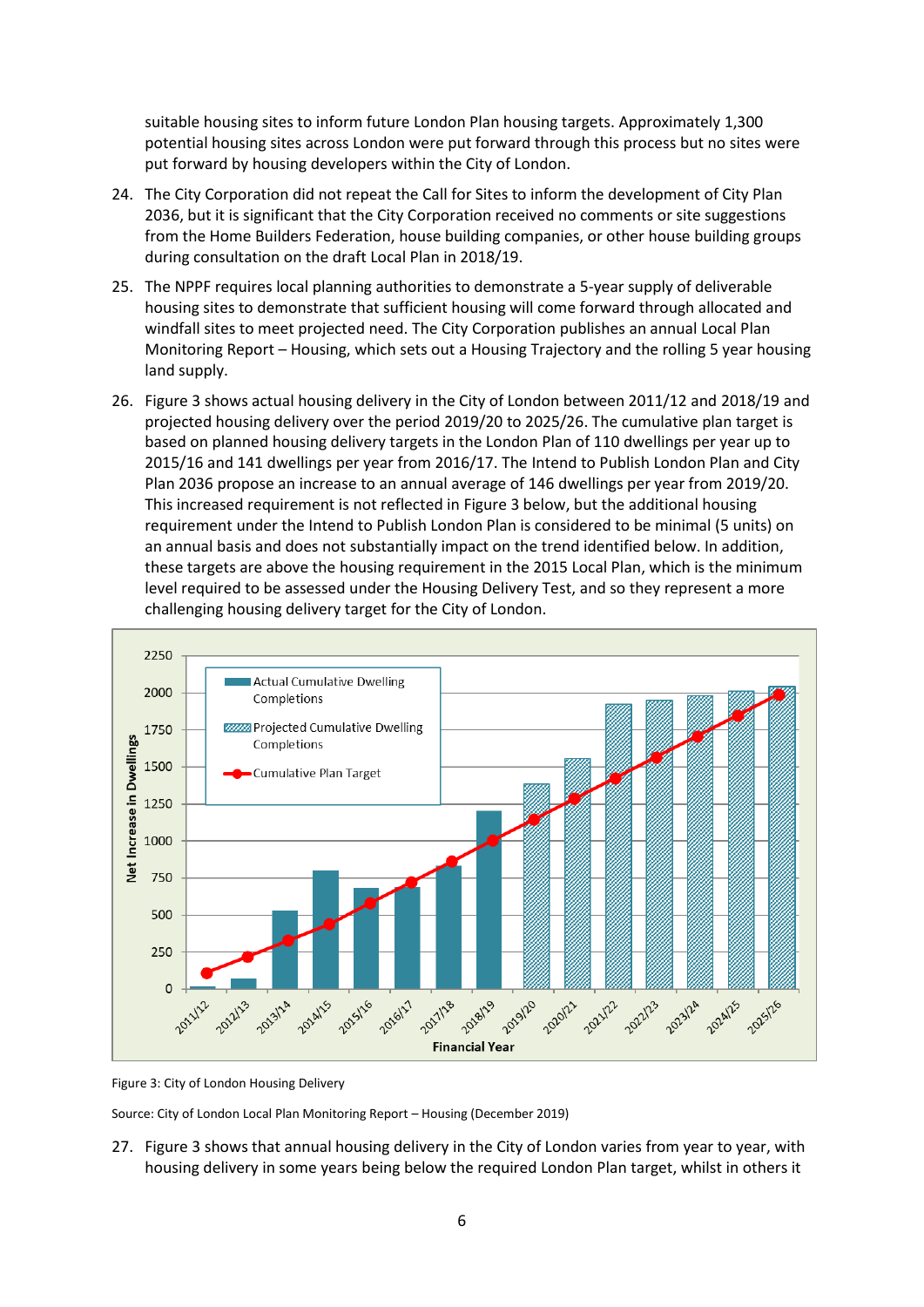is significantly above the annual average target. Housing delivery in the City follows a pattern of a relatively consistent level of delivery on small housing sites (those with under 10 units) combined with a highly variable level of delivery on a few larger sites, which come forward in response to development opportunities and favourable market conditions. This pattern of delivery is a response to the primacy attached to commercial office development in the City, the reliance on windfall sites and the small geographical size of the City.

28. Although there is a highly variable delivery of housing over the shorter term, when this is averaged over a 5-year period or the longer period of the Local Plan, Figure 3 demonstrates that housing delivery in the City has met and exceeded plan targets. This pattern and evidence of delivery was instrumental in the Inspector's consideration of the Local Plan 2015 and his conclusion that this approach to housing delivery and the reliance on windfall development was appropriate in the City's circumstances.

#### Housing Delivery Test 2019 measurement: Results for the City of London

| <b>Number</b><br>of<br><b>Homes</b><br><b>Required</b> |         |         | <b>Total</b> | <b>Number</b><br>of Homes<br><b>Delivered</b> |                    |    | <b>Total</b> | <b>HDT</b><br>2019<br><b>Measure</b> |
|--------------------------------------------------------|---------|---------|--------------|-----------------------------------------------|--------------------|----|--------------|--------------------------------------|
| 2016/17                                                | 2017/18 | 2018/19 |              | 2016/17                                       | 2018/19<br>2017/18 |    |              |                                      |
| 94<br>71<br>110                                        |         |         | 275          |                                               | 26                 | 55 | 88           | 32%                                  |

Table 2: City of London Housing Delivery Test 2019 measurement

- 29. Table 2 sets out the Housing Delivery Test results for the 2019 measurement period, covering the years 2016/17 to 2018/19. This includes:
	- Number of homes required: This has been calculated by Government, based on the results of household projections (2012-based for 2016/17, 2014-based for 2017/18 and 2015 Local Plan requirements for 2018/19).
	- Number of homes delivered: This is derived from London Development Database data, as reported in MHCLG Net Additional Dwelling Statistics.
	- Housing Delivery Test 2019 Measure: Shows that the City of London met 32% of the Government requirement.
- 30. The NPPF requires that, with a measurement of 32%, the City Corporation should:
	- publish an action plan setting out how the City Corporation will improve housing delivery performance; and
	- apply a 20% buffer to the 5-year land requirement for the City of London; and
	- apply a presumption in favour of sustainable development.

#### Housing Delivery Test Result Correction

- 31. The City Corporation does not accept that the results of the 2019 Housing Delivery Test correctly reflect housing delivery in the City of London over the period from 2016/17 to 2018/19.
- 32. The Government's assessment of housing need in the 3 years prior to the 2019 Housing Delivery Test results was a total of 275 additional homes, an annual average of 92 homes per year. The London Plan housing target for the City of London for this period was 141 dwellings per year.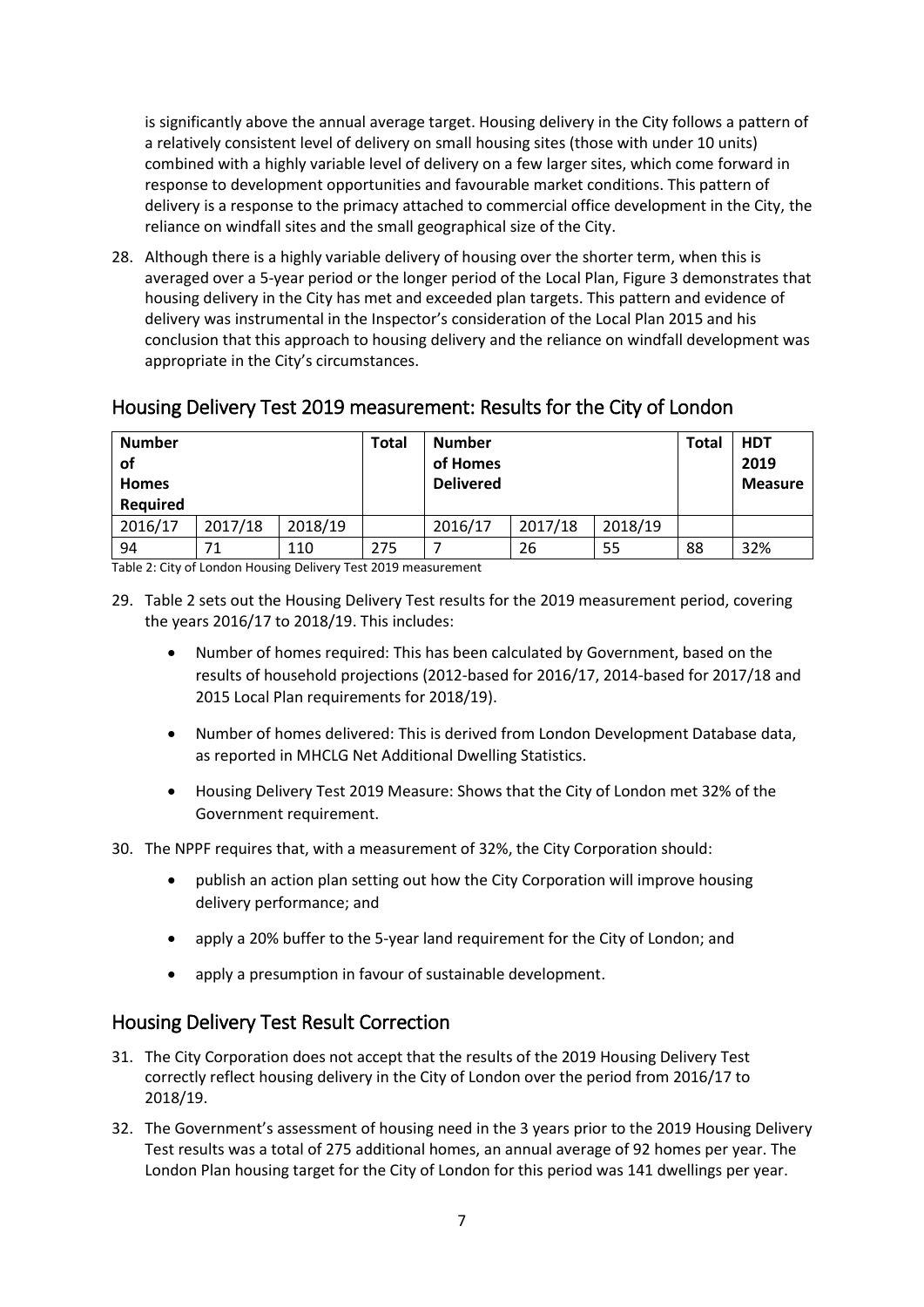The scale of annual housing need in the City is such that a single large development could easily meet or exceed the annual requirement. Housing delivery in the City of London is therefore very sensitive to the progress of a small number of housing developments and, equally, the accurate recording of these housing developments as they are completed.

- 33. The number of homes delivered on an annual basis in the City of London, as recorded in the Housing Delivery Test, is taken from MHCLG Net Additional Dwelling Statistics which, in turn, are derived from data supplied to MHCLG from the Mayor's London Development Database (LDD). Housing completion data for the City of London in the LDD are supplied on a regular basis by the City Corporation and City Corporation published housing monitoring data and LDD data should therefore be consistent on an annual basis.
- 34. City Corporation housing completion data for the 3 year period covered by the 2019 Housing Delivery Test suggests that actual housing delivery over the 3 year period met 92% of the Government estimated level of need. Table 3 compares HDT delivery figures with City Corporation figures for the 2016/17 – 2018/19 period:

|                | 2016/17 | 2017/18 | 2018/19 | Total | % of<br>housing<br>need |
|----------------|---------|---------|---------|-------|-------------------------|
| <b>HDT</b>     |         | 26      | 55      | 88    | 32                      |
| City of London |         | 26      | 220     | 253   | 92                      |

Table 3: Comparison of recorded housing completions – Housing Delivery Test and City Corporation

- 35. The difference between City Corporation and HDT data is the result of the completion of 165 flats at Sugar Quay in 2018/19 not being accounted for in the London Development Database or the MHCLG Net Additional Dwellings Statistics. This was due to a miscoding by the City Corporation of the completion date of the Sugar Quay scheme at the time of submission to the London Development Database. This error did not become apparent until the publication of the Housing Delivery Test 2019 data.
- 36. The City Corporation has been in discussion with MHCLG to seek to correct this error and ensure that the Housing Delivery Test result accurately reflects new housing delivery in the City. MHCLG responded:

*"Your email states that your authority has identified that some numbers had been incorrectly reported on the Housing Flows Reconciliation return for your authority, as such your return does not correctly represent delivery and that you wish to amend the figures.* 

*The Housing Delivery Test rulebook is, however, clear that the Net Additional Dwelling Statistics are used as the baseline delivery figure. These are designated as National Statistics, and to have and maintain this status the statistics need to have, and implement, a clear revisions policy. The revisions policy for the Net Additional Dwelling Statistics states that local authorities may not revise the data they supply for these statistics after the original deadline for submission, as this is an annual series with a relatively long data collection period.*

*This means we are unable to revise your 2019 HDT result."*

37. The City Corporation maintains that, since the intention of the Housing Delivery Test is to measure the extent to which housing targets are being met, it is necessary to amend the City of London figures for 2018/19 to reflect the completion of Sugar Quay. Consequently, the correct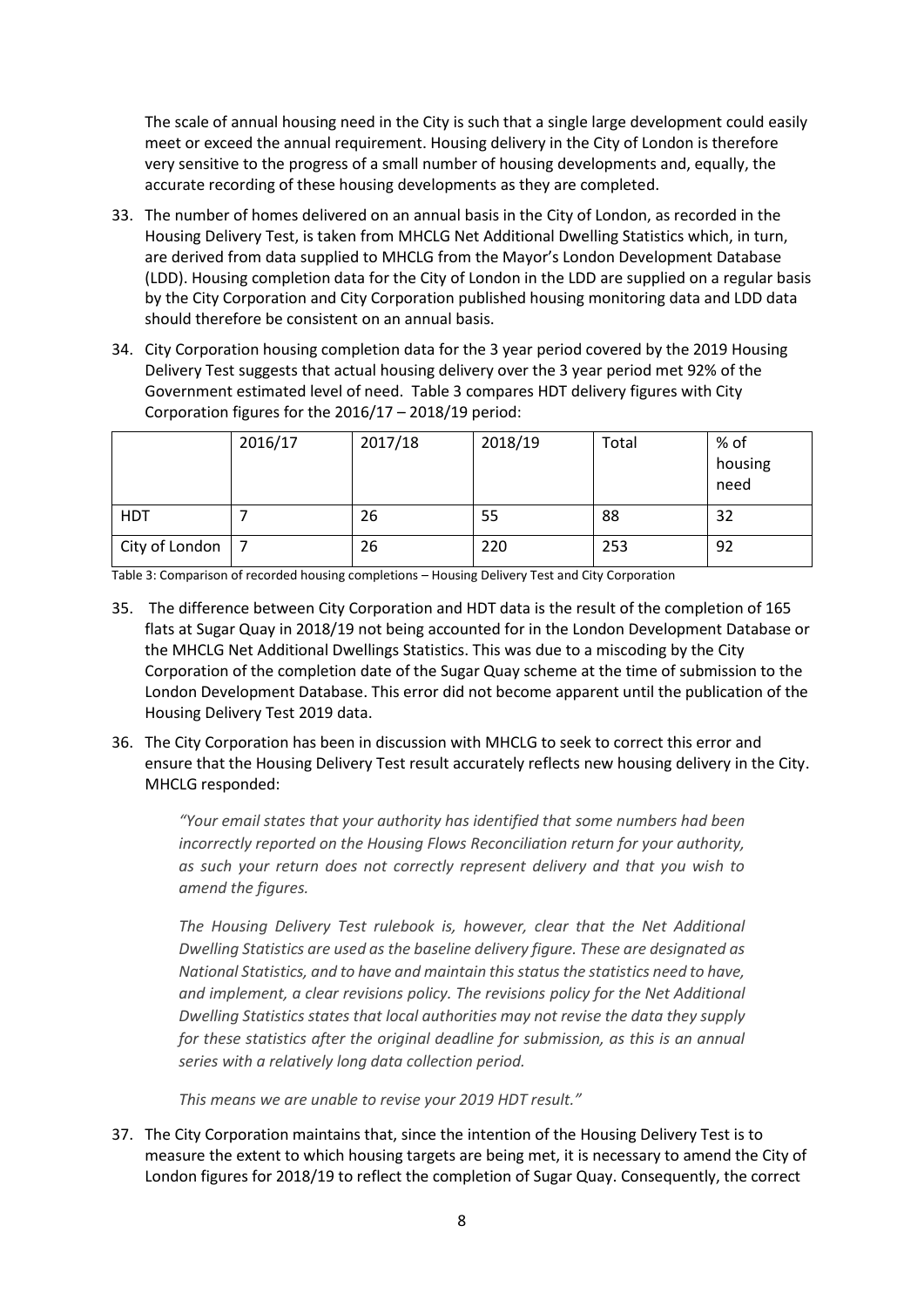measure of performance against the estimated level of housing need for the City of London is 92%, requiring the production of an action plan, but not invoking a requirement for a 20% buffer on the 5 year land supply, or the presumption in favour of sustainable development. Despite the discrepancy over actual housing delivery figures, the City Corporation has still produced this Action Plan to accord with the National Planning Policy Framework requirement.

#### **Housing Delivery Test Action Plan**

- 38. The National Planning Practice Guidance indicates that the Housing Delivery Test Action Plan should identify the reasons for under-delivery, explore ways to reduce the risk of further underdelivery and set out measures the authority intends to take to improve levels of delivery.
- 39. The City Corporation's assessment of housing delivery indicates that delivery was at 92% of the MHCLG assessed level of need. This level of provision is only marginally below the Government target, the shortfall being equivalent to 8 residential units over a 3 year period. The City Corporation does not consider that this is a significant shortfall and housing delivery over the 5 year period 2019/20 to 2023/24 will exceed London Plan and Local Plan requirements.
- 40. Table 4 sets out projected housing delivery for the 5 year period, compared to London Plan annualised housing requirements. The London Plan requirement is expected to increase from 141 dwellings per year in 2019/20 to 146 dwellings per year from 2020/21, following the formal publication of the London Plan.

| Year         | Projected Net additional | London Plan Annualised |
|--------------|--------------------------|------------------------|
|              | housing                  | Target                 |
| 2019/20      | $296^{(1)}$              | 141                    |
| 2020/21      | 365                      | 146                    |
| 2021/22      | 378                      | 146                    |
| 2022/23      | $74^{(2)}$               | 146                    |
| 2023/24      | $74^{(2)}$               | 146                    |
| <b>TOTAL</b> | 1,187                    | 725                    |

Table 4: City of London Projected Housing Delivery

1) Includes 165 units at Sugar Quay omitted from 2018/19

2) London Plan small site estimate for the City of London Source: City of London Housing Trajectory

41. The four-year period 2019/20 to 2023/24 is projected to see a significant delivery of housing, with over 1,000 dwellings projected to be completed, against a London Plan target of 735 dwellings. Projected completions on large sites are set out in Table 5:

| <b>Site</b>           | <b>Projected Completion Date</b> | <b>Units</b>                  |  |  |  |  |  |
|-----------------------|----------------------------------|-------------------------------|--|--|--|--|--|
| Sugar Quay            | 2019/20                          | 165                           |  |  |  |  |  |
| Barts Close (phase    | 2019/20                          | 131                           |  |  |  |  |  |
| 1&2)                  |                                  |                               |  |  |  |  |  |
| 150 Bishopsgate       | 2020/21                          | 160                           |  |  |  |  |  |
| Barts Close (Phase 3) | 2020/21                          | 100                           |  |  |  |  |  |
| 15 Minories           | 2020/21                          | 87                            |  |  |  |  |  |
| 35 Vine Street        | 2021/22                          | 619 student flats, equates to |  |  |  |  |  |
|                       |                                  | 248 units                     |  |  |  |  |  |
| Golden Lane           | 2021/22                          | 99                            |  |  |  |  |  |

Table 5: Projected large site completions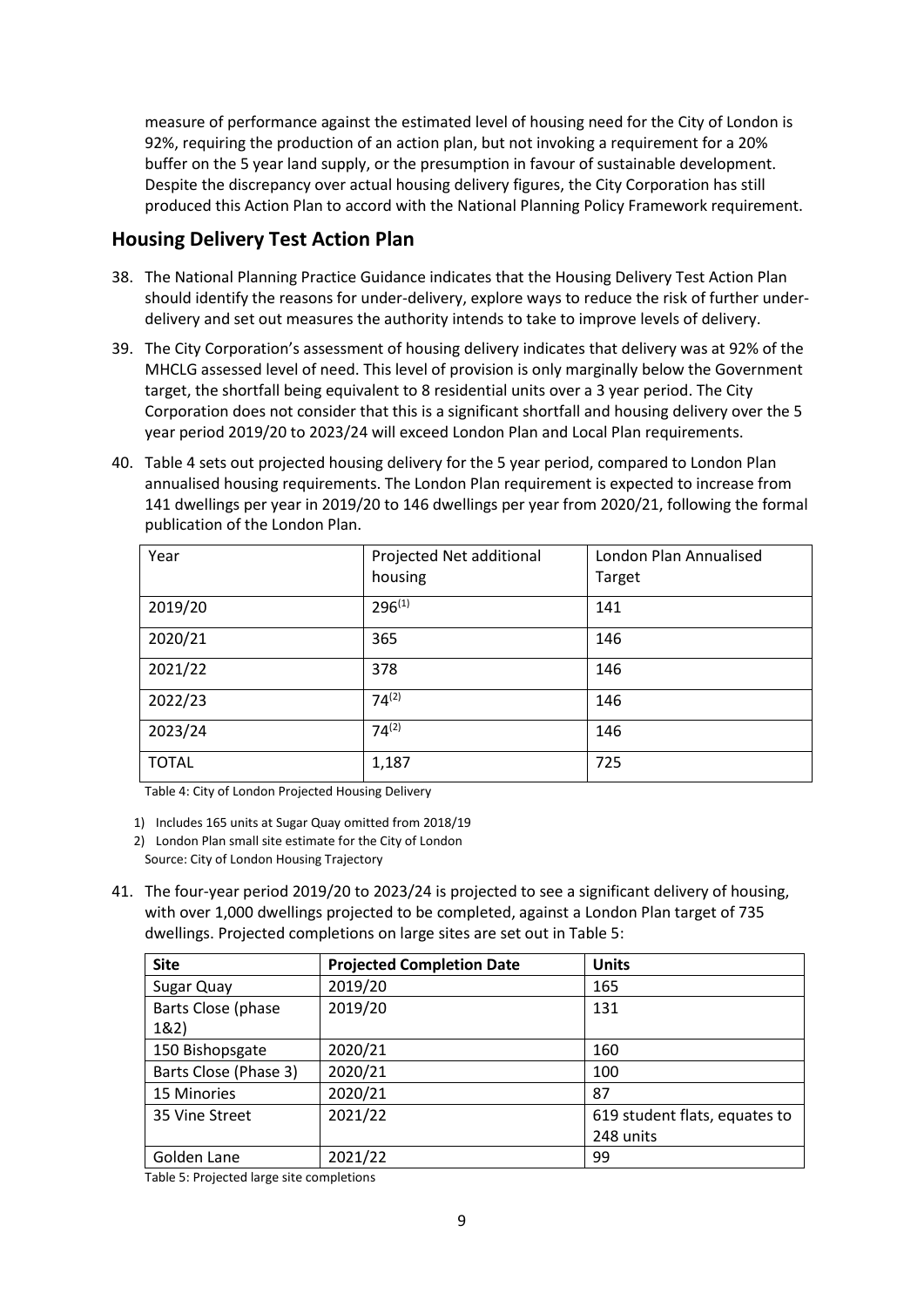42. This projected level of new housing provision will be significantly above the Local Plan and London Plan housing targets for the City of London and above the projected increase in households set in the Government projections. No further specific action is considered necessary to ensure that the City of London can meet its Housing Delivery Test obligations for the period up to 2023/24.

# Housing Delivery Test Action Plan Conclusions

- 43. This action plan meets the requirements under the NPPF for the City Corporation to set out how housing delivery will be improved going forward to ensure that delivery meets assessed housing requirements. It has demonstrated:
	- MHCLG statistics for housing completions in the Housing Delivery Test 2019 Measurement period did not reflect actual housing completions within the City of London over the 2016/17 to 2018/19 period. If all new housing completions are included in the City of London calculation, the City of London's performance increases from 32% of estimated housing need to 92% of estimated housing need.
	- The projected delivery of new housing over a 5-year period from 2019/20 onwards will exceed the annual average requirement in the London Plan by 462 dwellings. This equates to 8.1 years supply.
	- No further actions are required at this stage to ensure that the City of London can meet adopted Local Plan housing requirements.
- 44. The City Corporation will continue to implement its Local Plan policies and report annually on new housing delivery through the Housing Monitoring Report, including reporting on the City of London Housing Trajectory.
- 45. This Action Plan will be reviewed on publication of the 2020 Housing Delivery Test, expected in November 2020.
- 46. The longer-term delivery of housing in the City in the period 2026-2036 will be addressed in the City's new Local Plan, which is scheduled to be published for pre-submission consultation in late 2020 or early 2021.